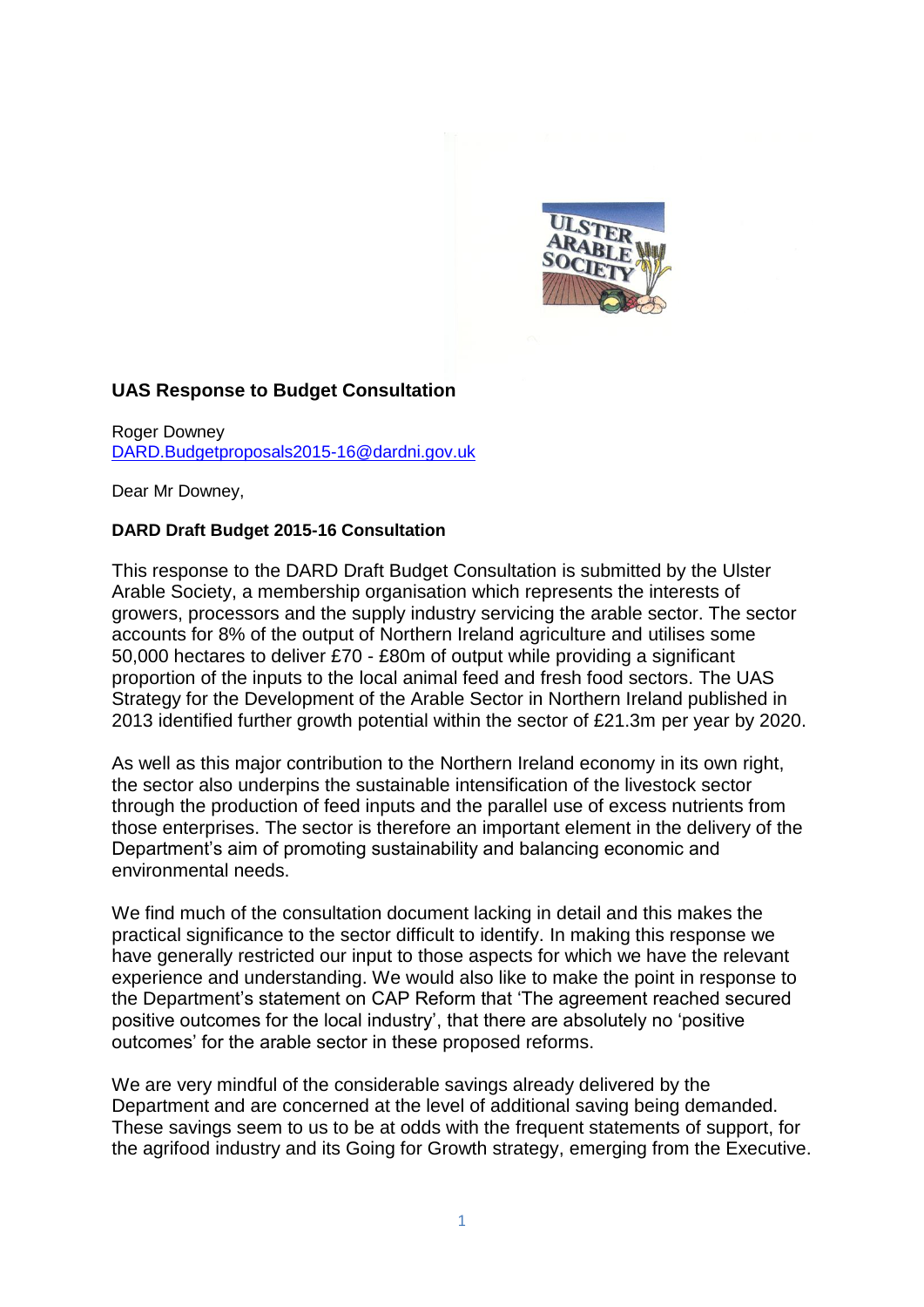## *Q1. Do you agree the Department's proposals for additional current expenditure (TB Compensation, CAP Disallowance, CAP Reform Area Based Delivery, Going for Growth)?*

While we accept the need for the Department to make provision for expenditure such as the compensation of farm businesses subject to TB breakdowns, we believe this allocation highlights the disparity between the treatment for livestock and plant disease. No compensation is payable for the latter. It is also apparent from the Consultation that once again greater emphasis is being placed on control of livestock diseases with negligible emphasis on plant health. We see no funding allocated to the Going for Growth recommendation to rapidly progress an all island plant health strategy. (Action No 100).

Of the four items to which this £19.6 of funding is being allocated only the £1 m assigned to Going for Growth has the potential to impact positively on the arable sector. While we welcome this £1m allocation, we do so with some hesitation, since no information has been provided on precisely how this funding will be used, and upon which we might make a judgement of the possible benefit to the arable sector. We understand that as a Current Expenditure this relates to staff costs and as such appears to be an enormous staff expenditure to deliver the sole tangible output we can identify of a derisory allocation of £2m capital for the Business Improvement Scheme in 2015 / 16.

We are also extremely concerned that approximately 1/3 of the funding is to be used for "CAP Reform Based Scheme Delivery". This is coupled with an allocation of £5.3m capital expenditure on IT systems for this same process – an astonishing total expenditure of £11.6 m in one year! All this raises questions about the expenditure profile for subsequent years, since IT expenditure and the move to a more digital interface with the industry, must be justified by delivering real and quantified staff savings which presumably are itemised within the business case for this investment? We believe that in view of this huge expenditure the business case needs to be placed in the public domain before the expenditure is sanctioned.

While this investment in CAP Reform delivery processes may bring benefit to grassland enterprises, the arable sector through the greening and EFA requirements will carry the brunt of the environmental obligations imposed on the entire industry.

Finally we find it difficult to accept the inevitability of continuing funding disallowance linked to DARD distribution of EU funds, bearing in mind the huge investment in IT systems and staff time to improve these processes.

## *Q2. If not, how do you propose we meet these ongoing expenditure requirements?*

Without additional explanations and publication of the business cases we do not believe that we can give our unqualified support to the expenditure on the CAP Reform Delivery or £1m staff allocation to Going for Growth, and question the continued allocation of funds to cover disallowance payments.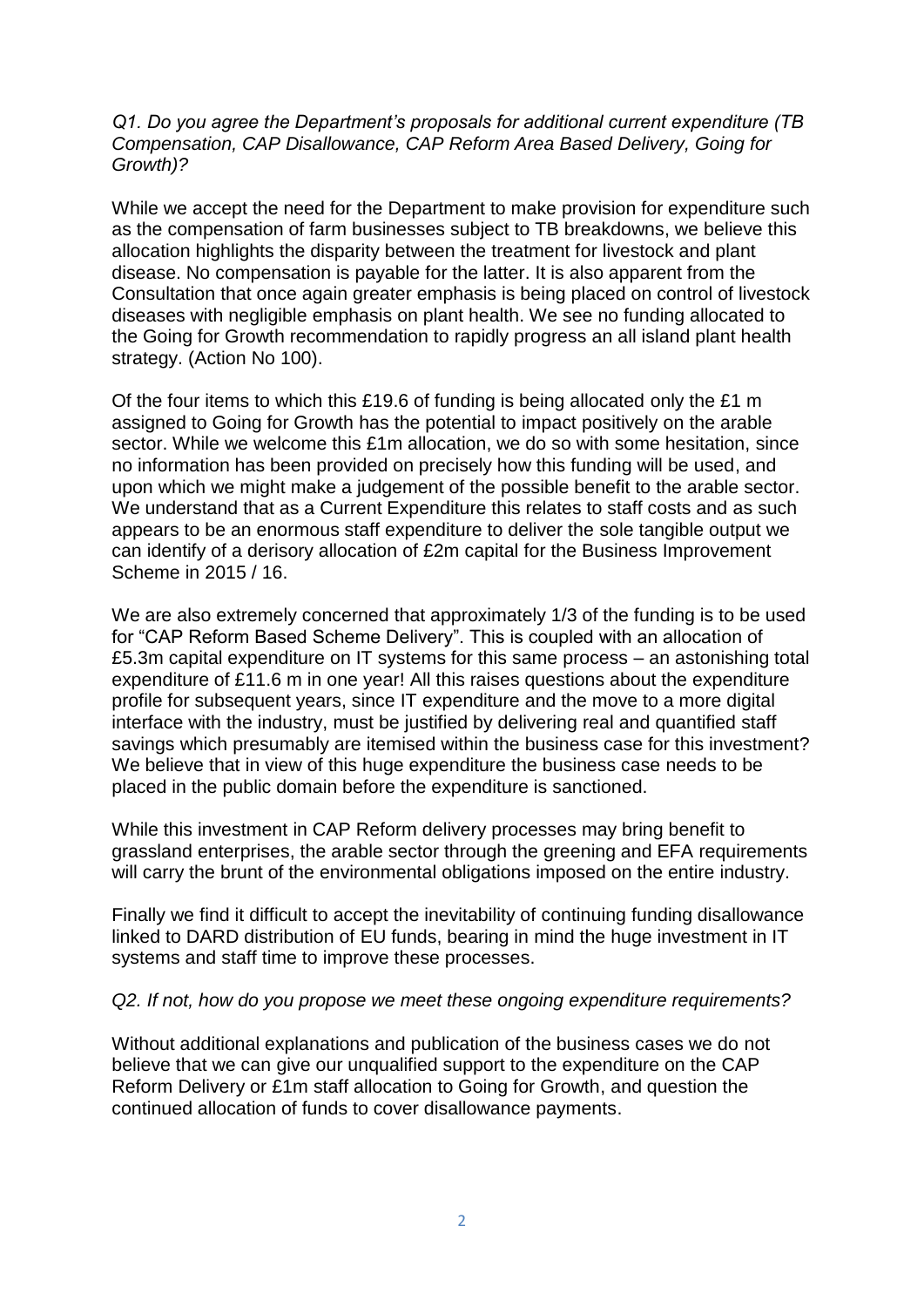## *Q3. What alternative proposals would you make for additional current expenditure?*

We believe that additional resource needs to be allocated to plant health – both in front line staff and policy activity to rapidly progress an all island plant health strategy and implementation plan.

There seems to be an inverse correlation between Departmental activity and the need to pay compensation for disease outbreaks. Perhaps if compensation was payable for plant health loss then Departmental activity might better reflect the economic impact on industry!

*Q4. Do you agree with the allocation of £34.4m of capital as set out in paragraph 46 of the Consultation Document?* 

The detail of this document is insufficient to permit meaningful comment in all but a few areas.

We have very considerable concerns about expenditure associated with DARD office relocations and the implications of this on other resources and services, particularly at a time of such financial constraint. We see this as an unjustifiable extravagance with no sound reason linked to improved business efficiency or enhanced service delivery. This is especially true of the transfer of DARD Headquarters to Ballykelly which is at an early stage in the delivery process and should be postponed until such time as surplus funds become available. Furthermore we need to be assured that the opportunities for innovative funding arrangements involving the private sector, which could reduce the demand on scarce public funds, have been fully explored

We also believe that it is unacceptable to use scarce executive funding to deliver 2007 – 13 RDP and Interreg programmes which have overrun the period for EU funding. Good management should have ensured these were delivered within the original timeframes without the need for this additional funding.

We note in Par 28 that DARD wants to work "with partners to improve access and facilities for the public, including the development of better caravanning and camping facilities and other recreational pursuits in the forest estate." We can see the benefit of this proposal to tourism and economic development in local towns but believe that funding for such development should not come from DARD resources but from tourism or local Council funding sources.

By cancelling these items and further curtailing recurring capital expenditure, as itemised in Table 3, as would be done by any farm business in such circumstances, savings of around £10 m could be allocated to more productive functions such as early implementation of the Going for Growth actions.

. *Q5. What alternative or additional proposals would you make for capital expenditure?* 

In reallocating this capital expenditure we would –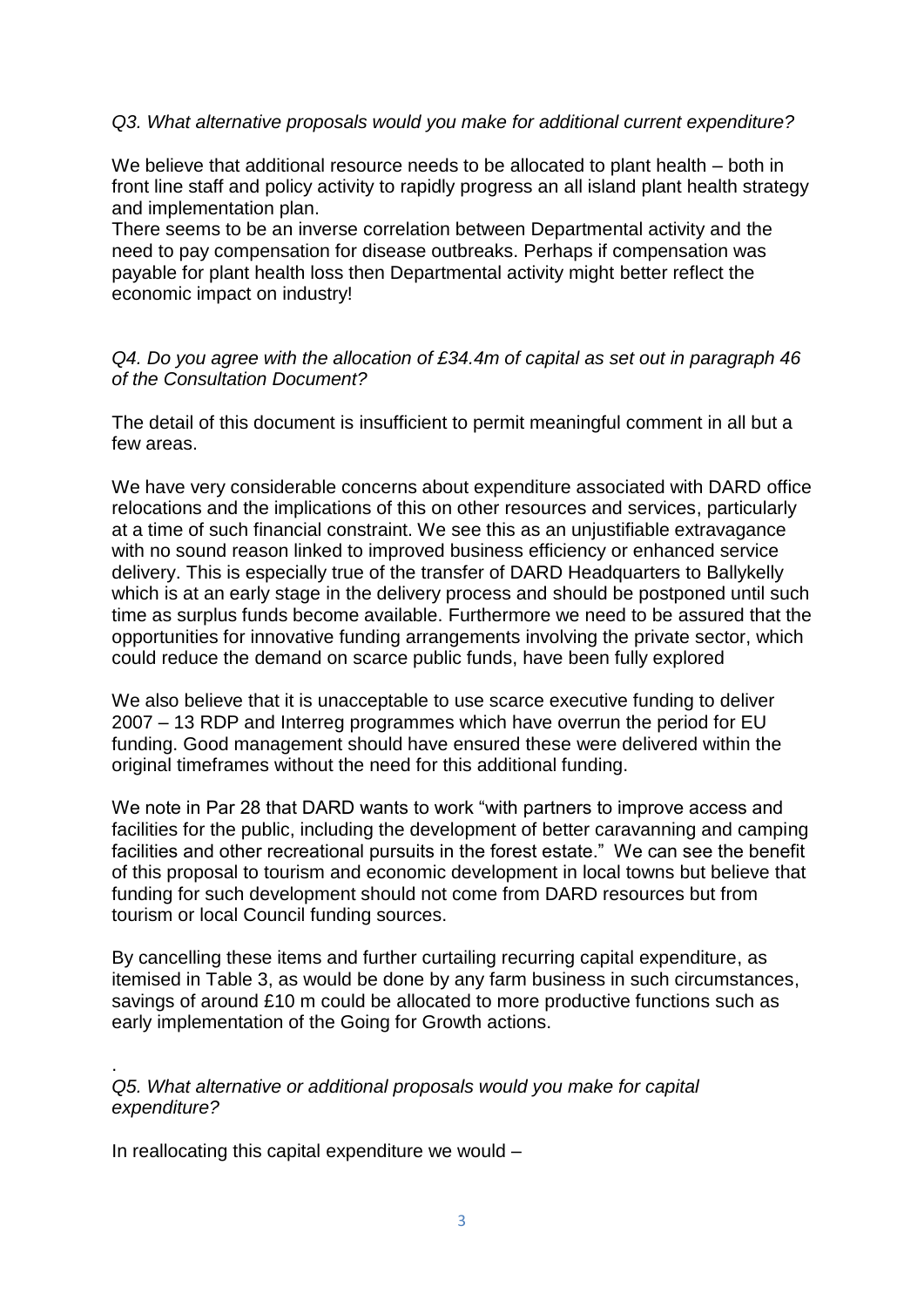- 1. Restore and enhance arable research facilities at AFBI Hillsborough or other suitable location to the level provided 15 years ago.
- 2. Assign increased funds to the Business Improvement Scheme to enable earlier roll out. The current proposals suggest that the main scheme will not be rolled out until at least the 2016 /17 year by which time some growth opportunities will have been lost.

### *Q6. Do you agree the Department's proposals for the amounts and balance of savings between cost reductions, staff reductions, raising additional revenue, and scaling back programmes?*

### Scaling Back programmes.

We are pleased to note that this proposal talks only of scaling back programmes and not cessation – a statement which will provide some comfort to sectors which are currently serviced by very small research programmes and to the arable research teams rumoured to be under threat of closure. Our members are strongly of the view that within the arable sector, the research (AFBI) and knowledge transfer (CAFRE) resource devoted to this sector is at the minimum level required to sustain the sector and help it meet future challenges. We therefore cannot support any reduction in that resource and suggest that any scaling back should take place in larger research teams which have greater resource capacity from which to deliver savings while still maintaining core capability.

We can identify five major research teams devoted to research on arable crops which have been dismantled over the past 15 years, including a major centre of excellence on crop production at ARINI Hillsborough. Dismantling these teams are estimated to have already delivered savings of at least £1m per year.

#### Staff Reductions.

With staff cost making up such a high proportion of the non-capital running costs of the Department, a reduction in staff numbers is essential if the target savings are to be achieved. The consultation is silent on how this process will be managed and the staff selected for redundancy / severance. We believe that it is critically important that the process is managed in a strategic way with criteria established to ensure that key skills are retained and reductions are linked to structural realignment in line with industry needs. Front line technical staff must be retained and areas of scientific expertise protected. At the same time, restructuring should ensure management tiers are reduced and spans of command increased to minimise management costs.

## Cost reductions .

In virtually every advanced Government throughout the world, carefully managed private sector contracts have been shown to increase value for money and reduce waste. It also concentrates scarce public sector resources on "public good" and statutory functions for which it has the appropriate structure and cultural values. The Executive has an objective of developing the private sector, so programme delivery through private sector agencies engaged through well managed and clearly defined contracts with specific performance criteria, must be prioritised. In-house delivery is in many cases the easy option for programmes which have not been clearly thought through when initiated. Local delivery agents put funding back into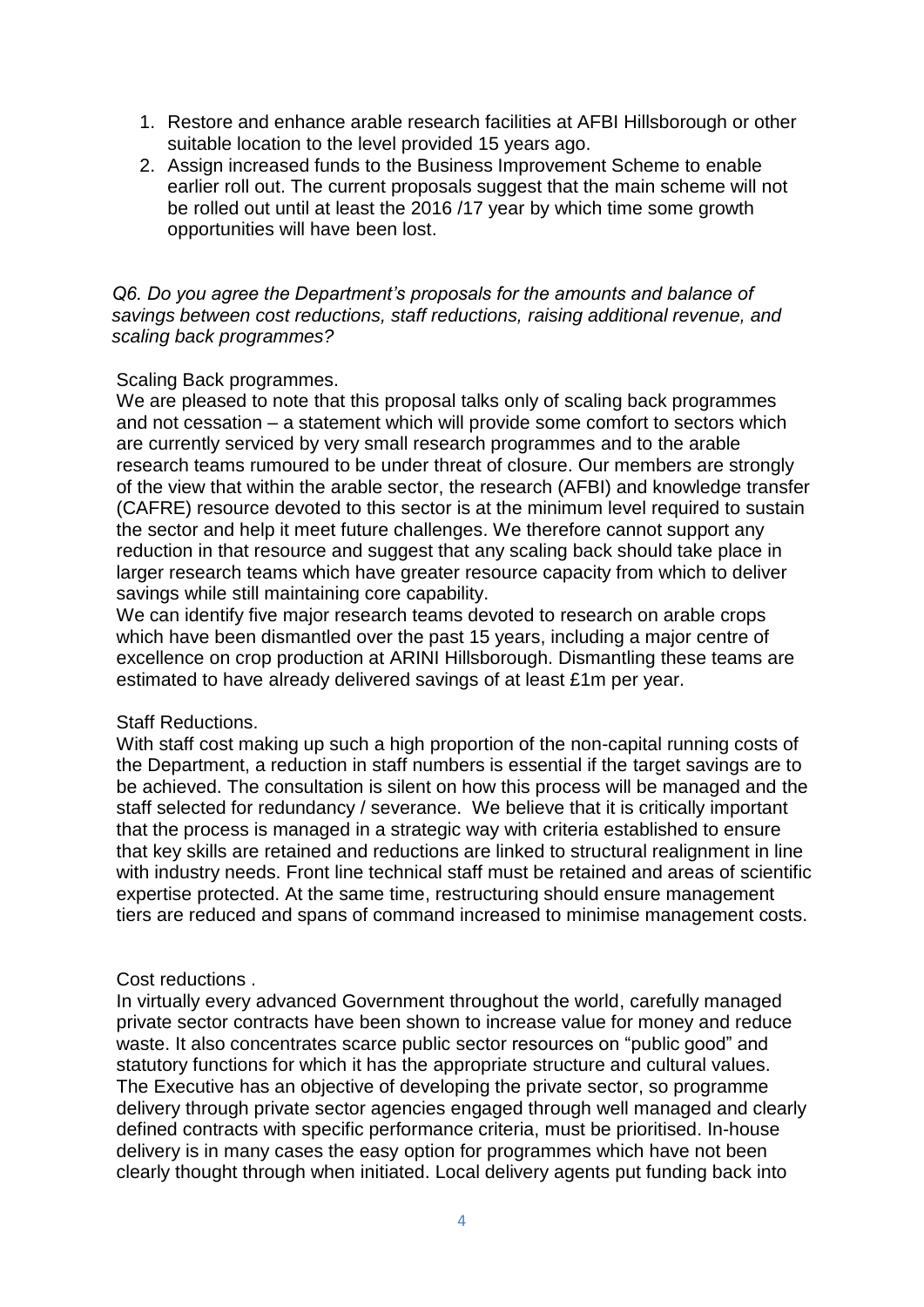the local communities and develop community competence to reduce the size of the public sector in the long term – a key Executive priority.

## Research reduction.

We note the intention to reduce AFBI AWP funding by £3 m per year through a robust review of research priorities. At the same time AFBI is being expected to generate increased income by £2m per year.

We support this initiative to achieve an additional £2m income generation and assuming it can be delivered, we accept that this £3m reduction represents a 7% decrease in AWP funding and as such, falls below the overall DARD savings of 15%. We hope that this is a recognition of the vital role research plays in sustaining and growing the industry.

We have already said that, in our opinion, the arable research capacity is at rock bottom and can withstand no further reduction. We are however concerned that In the wider "robust review of research priorities" decisions may be taken on a basis which is not linked to the needs of the industry – for example simply because programmes are small or staff are of retiring age. We therefore are very keen to see a public declaration of the criteria and processes used in this review. We suggest that these criteria must include the essential question – "why does this research work need to be undertaken within Northern Ireland". This criterion has been very notable by its omission from recent stakeholder discussions of the E&I strategy. It is separate from and different to the "needs of the industry" which is obviously paramount. It is intended to give lower priority to work which is laboratory based and can be bought in from elsewhere. Crop and soil related work must however be undertaken in NI because of the unique climate and soil profiles in this region.

## Research priorities.

With a reduced research budget it becomes even more important to have meaningful engagement with industry in identifying and prioritising research which meets industry needs. The Societies' view is that the current process, while well intentioned, is somewhat superficial. It does not provide for industry input early enough in the process nor does it deliver progress reports throughout the research delivery phase.

# *Q7. If not, how would you effect £29.9m of savings?*

We believe the general approach is correct but are concerned at the absence of detail in the information provided which prevents our general endorsement. We note the intention in Par 34 to invest in and modernise elements of the DARD estate. We believe that there should be a rigorous review of the size and nature of that entire DARD estate to identify elements which could be rationalised and the excess disposed of to raise capital funds.

# *Q8. Do you agree I should argue for additional funding?*

Yes. We are however very aware of the overall context of expenditure constraint in all aspects of the public sector and therefore suggest that funding should be